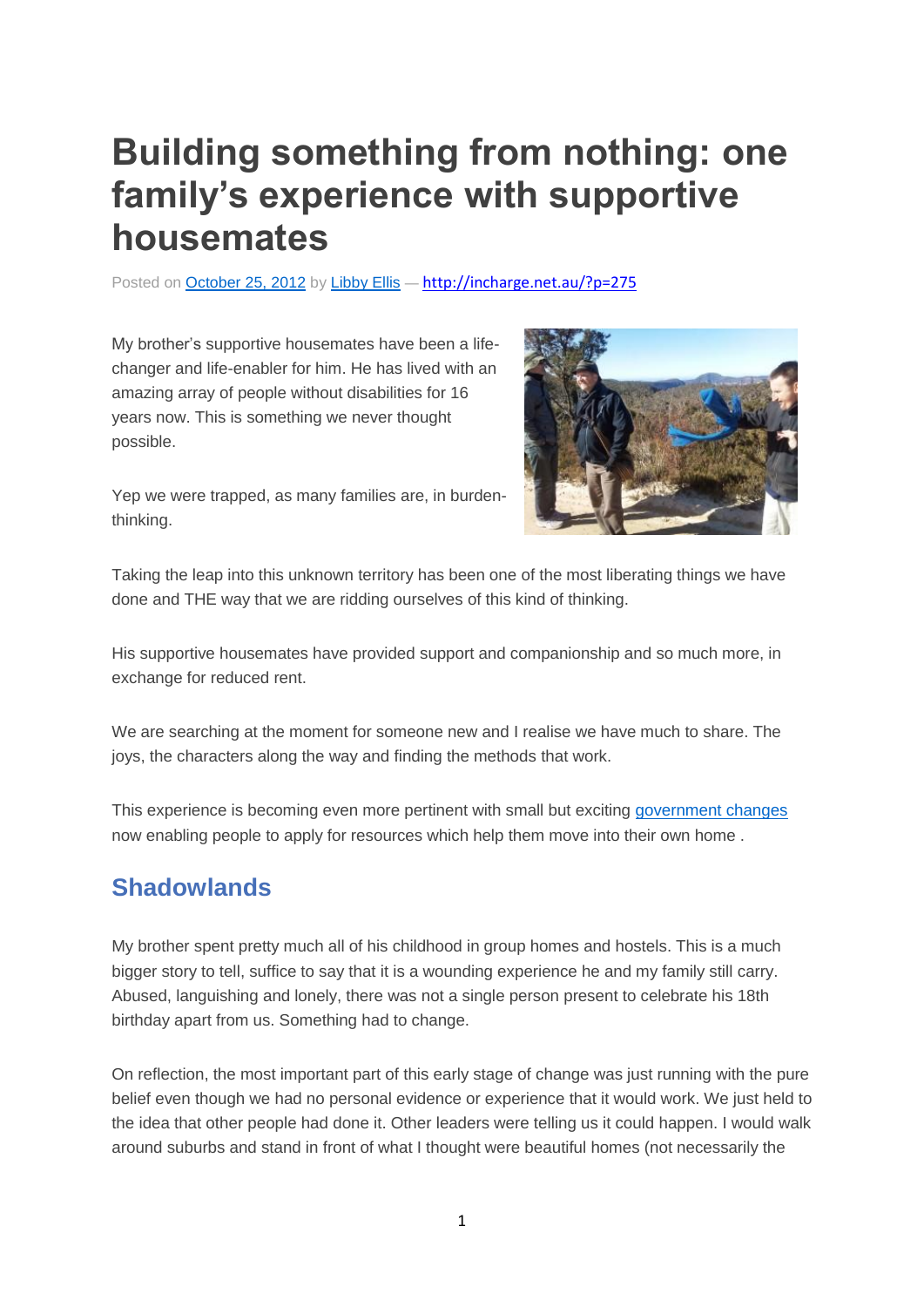grandest) and just imagine Matthew in one of them. I put myself in the way of stories of amazing people like [Shawntell](http://ici.umn.edu/products/impact/161/over1.html) Strully.

Matthew doesn't speak and he needs help in every aspect of his life. And I mean every. An early experience of his vulnerability was going on a bushwalk with him. I was always adventurous with him and pushed him up over some rocks piled together. He got his leg jammed down one. I knew I had to leave him to go get help. As I was running home I realised that he would do nothing to help himself – he wouldn't call out, he wouldn't try and budge his leg. He'd just stay there until goodness knows what.

We really had little foundation to build upon. He had no friends without disabilities, no job, no other roles and we had no money to make things happen. In fact we had nothing that demonstrated such an inclusive approach would work for him.

## **Stretching into the light**

When Math moved from the group home, he moved into a gorgeous little house in Eastwood, Sydney. We didn't know anyone who could be his supportive housemate and we weren't ready to advertise for strangers.

So in the early days my younger brother and I lived with Matthew ……

Big mistake!

My younger brother and I argued a lot and really really disliked each other's habits. I remember vacuuming at about midnight one night just outside his room to annoy him and to demonstrate how important cleaning is goddammit! That was the end of that little experiment in sibling comraderie. But we also had great times. We so relished Math having his own home. We had parties and I'm proud to say that they were so much fun the police sometimes even got an invite!

Matthew's first small business attempt happened here. We created a bulk organic food-buying group and his home was the base of the group. We would gather and distribute the food and eat and generally have fun together. I loved living with him because it was close to my university and close to friends from university and I just so loved seeing him thrive and develop so quickly. I was living with him the first time he looked at himself in the mirror and smiled! What a moment.

#### **Light-bearers: Math's supportive housemates**

Eventually we had built enough opportunity for Math to meet people through our own networks.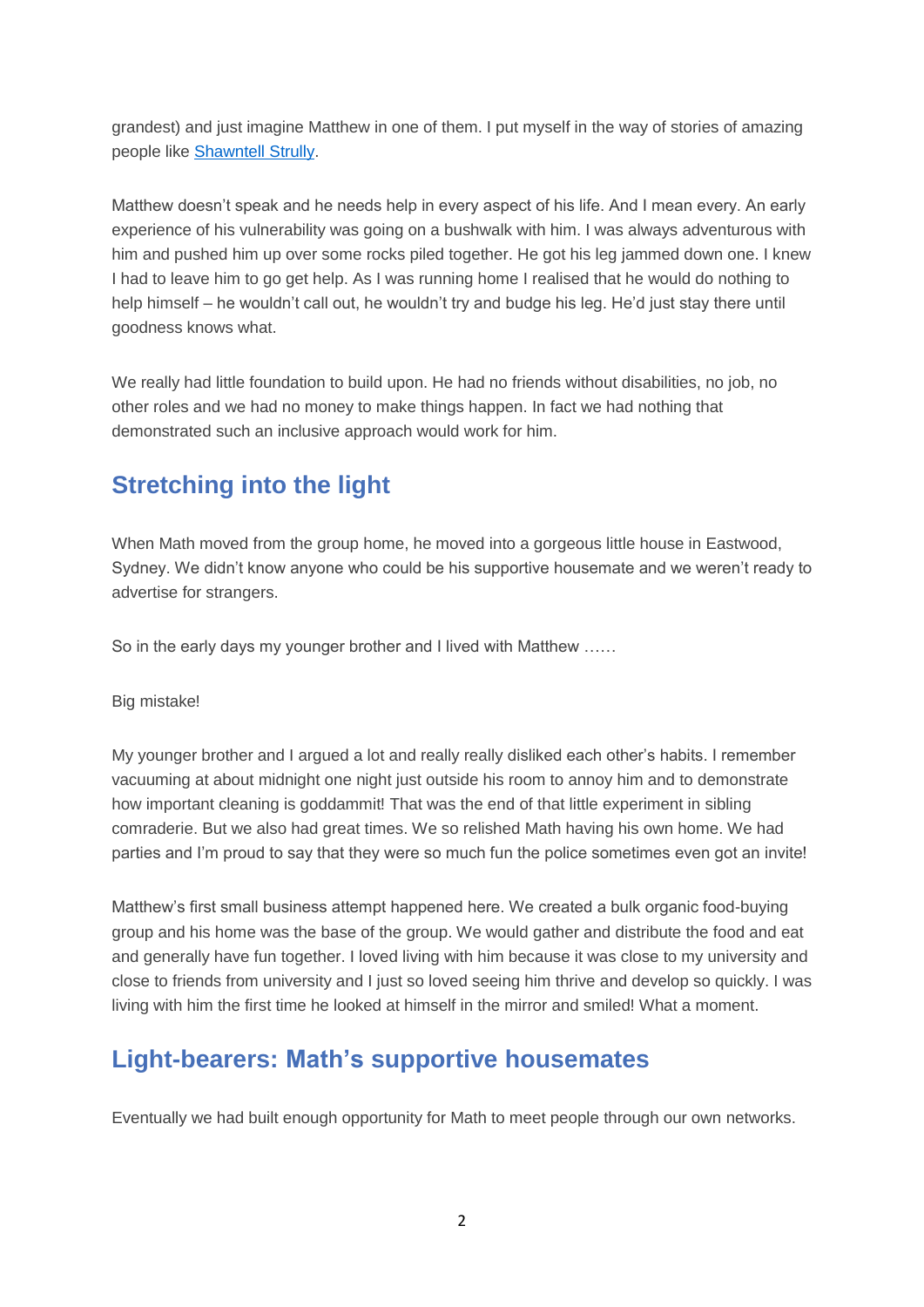One day my mum and I were chatting with a great friend of mine about looking for housemates. I remember it so vividly. My friend said that she and her partner were looking for a place to live and thought they would like to give it a go. Well my arm literally slipped off the kitchen-island and I almost fell flat on my face.

Bingo – we were making it happen. From pure belief.

But also here is another insight – nobody has nothing. We say we built from nothing. But we had ideas, belief, courage, and others beside us. With these resources extraordinary things are possible. In fact they come before the money. Money doesn't bring these. Money can only assist these ideas take shape.

So these were Math's first real housemates and we owe them such a debt of gratitude because their action made it real. And they proved that people without disabilities who aren't family, can live with a person who doesn't speak and who has many challenging attributes.

Julie and Math devoured sport together. Adey and Sheree bought their dogs – oh the joy that this brought. So much so that we market to people who have pets now because we know how hard it is to find a place with a pet. And Math LOVES them. Alex and Daniel and their daughter brought the experience of a young family. I remember him patting Alex's pregnant belly. It's incredible to me that he understood this entirely complex concept. Daniel also helped Math start his first micro-business.



Daniel discovered his passion in life while living there; cultivating and growing native orchids. He decided to sell them at markets. He invited Math to be his partner. Another jaw-dropping moment. We built a shadehouse. Math learned to pot orchids with support. I didn't think he had it in him to stay on task for something like this. Daniel would get up early and go to markets. Math came along later and would bring new supplies and help man the stall.

I remember supporting Math one day at a market. I set up a chair at the back of the stall-tent in the shade. Math refused to sit there. He walked round the front of his stall and sat in a chair right there! The customers just had to deal with his (strange-to-them) noises and movements. It is hard to shake burden-thinking.

Our new adventure at the moment is to create a different role for the supportive housemate. We're experimenting with having them much more involved in Math's day-to-day life and homemaking. We want to create a firmer partnership between Math and his housemate, like the core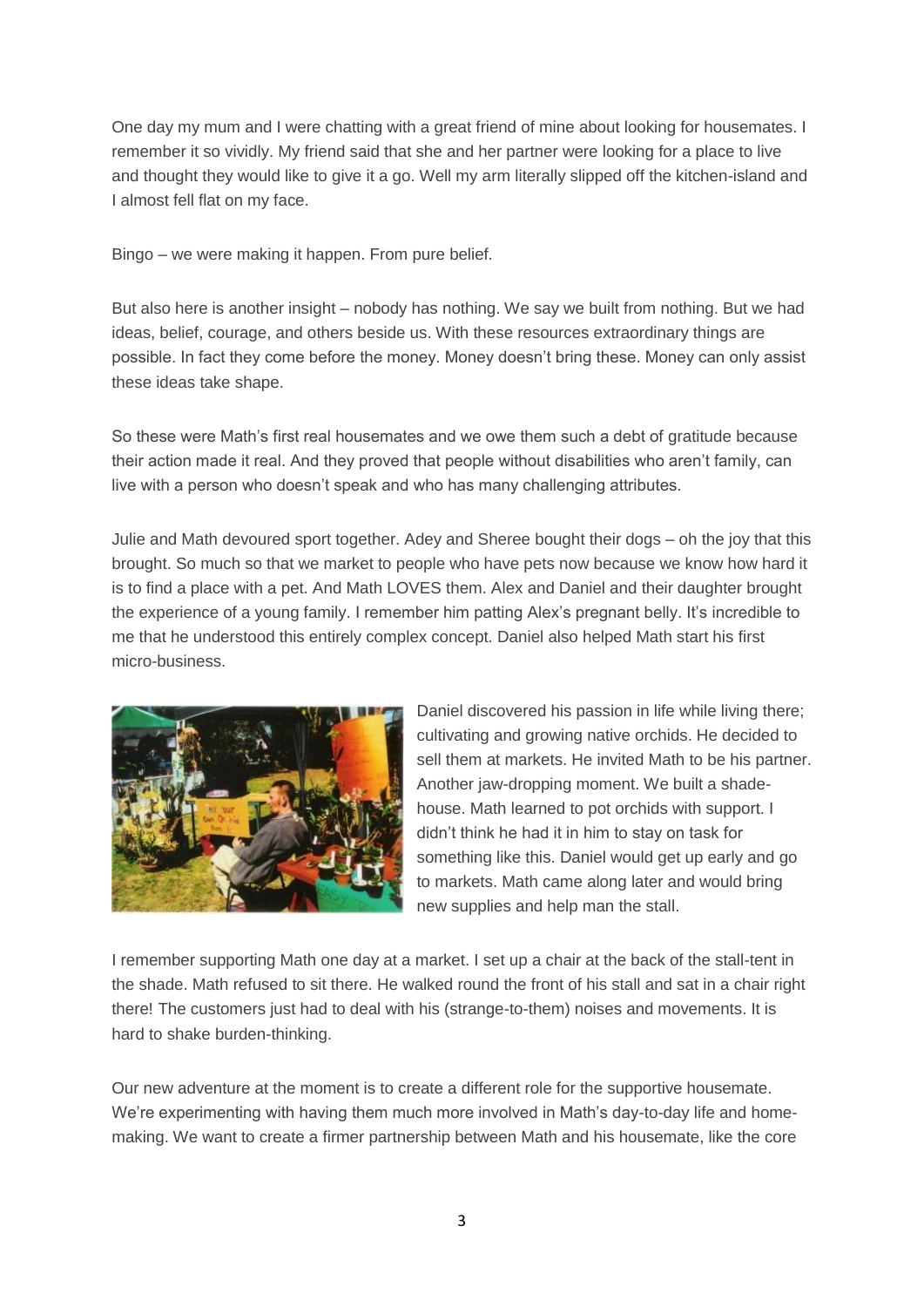unit. It's a subtle but potentially life-changing shift again for him. At 41, like many of us, we're looking to establish more permanency.

### **Our learnings**



- The right person is out there. People without disabilities do want to live with a person with significant disability.
- It typically takes longer to find such a person.

• You need to spend time on crafting the role of the supportive housemate. What is it you are actually wanting them to do?

• Building networks and using networks is a strong foundation for finding the right person.

• But people can also come through advertising. We use Gumtree and Easyroommate. We gave up newspaper advertising long ago. Most people look online now for a house-sharing arrangement.

• We always state what the benefit is to the supportive housemate. This is asset-based thinking. Why is this a great deal for someone? Doing this is a great counter to the incessant creep of burden-thinking.

• We state upfront that Matthew has an intellectual disability. We craft the ad in first person even though he can't speak or write. The reasons for NOT advertising disability are equally compelling. There is no right or wrong way.

• Spending time before committing, meeting and talking with potential housemates. We have a 3 step process that seems to have worked quite well. Each stage is designed for people to selfselect in or out.

• Pay attention to relationship all the time. Pay attention to good communication. We have made many mistakes in this area. We have lost sight of the perspectives of housemates many times and faced the impact of this. It can be of benefit having a non-family member be the main communication line with the housemate.

• Trial periods are good. No commitment time-frame to see how things are on both sides and adjust things accordingly.